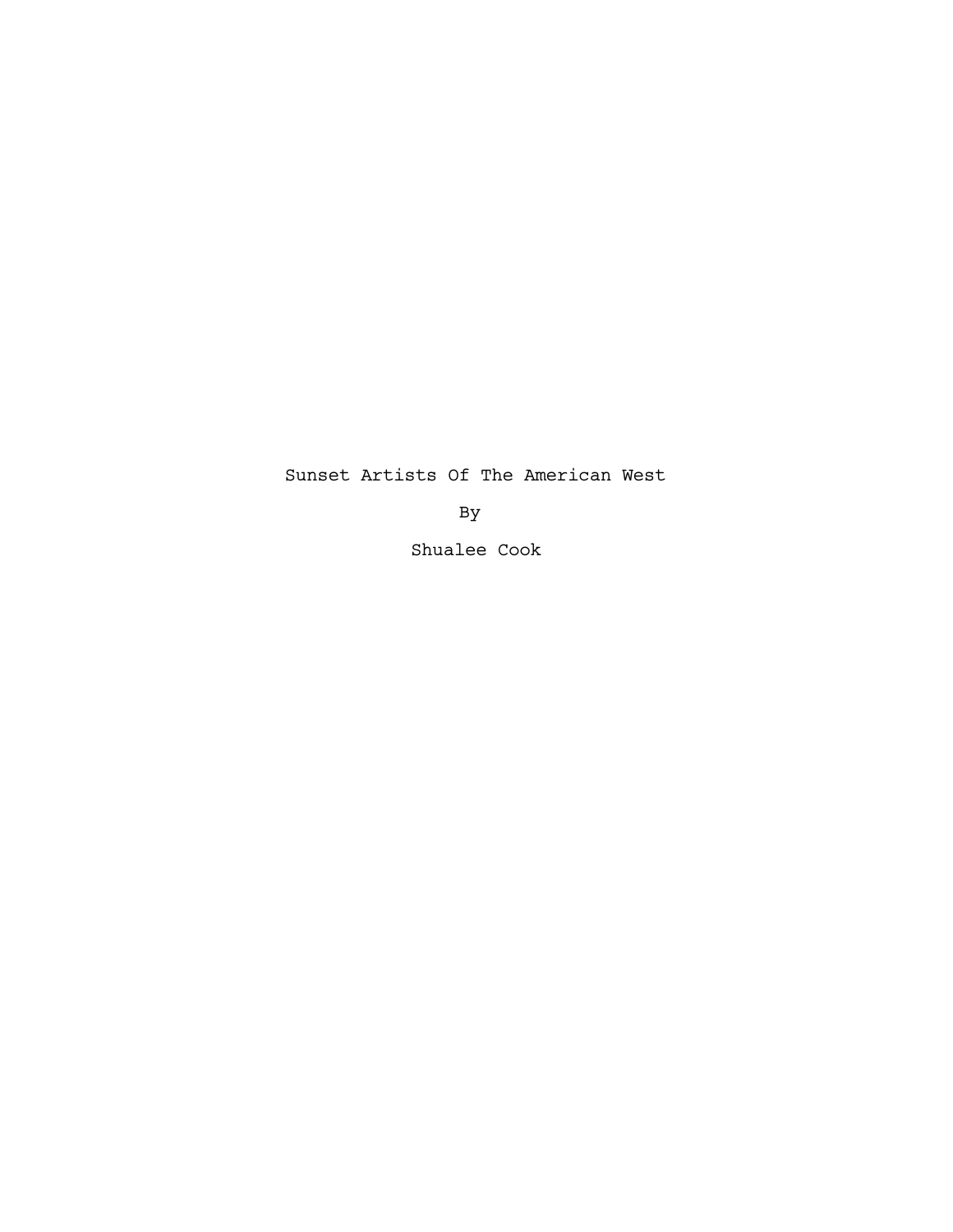Sunset Artists of the American West

Characters:

Anna Torrance  $-84$ , a touch of ambiguous ethincity about her in a way that's hard to pin down.

Becky Shore - 25, Anna's grand-daughter

Leah Connors - 32, Becky's older sister

Aaron Connors - 34, Leah's husband

Fulwarkin Freml - male, a Native American cloud Kachina

Zaffring Till - female, an assistant Native American cloud Kachina

Tanjer Dreslin - male, cloud Kachina, former pupil of Fulwarkin's, played by the actor playing Aaron

Sorrel Nunez - female, 26, high-school friend of Becky's, played by the actor playing Zaffring

Young Anna - in her late teens, played by the actor playing Leah

Time: The present

Setting: A house in Tucson, Arizona; a sidewalk cafe; a small apartment in Los Angeles; the sky

A note on gondolas and sudden oceans:

For the record, the fantastical imagery in this script, such as the flying gondolas or the floating in Anna's room-turned-sea are meant to be suggestions, not hard and fast rules. The gondolas could easily become a window washer's platform. Ladders on wheels. Stationary scaffolding. Something to suggest the kachina are on a another plane and move through time and space differently. Anna's floating could be just a matter of light, sound and movement and I'd be perfectly happy. If your theater happens to have a fly space and a budget, please, go all out. But there's also something to be said for simple tricks executed imaginatively.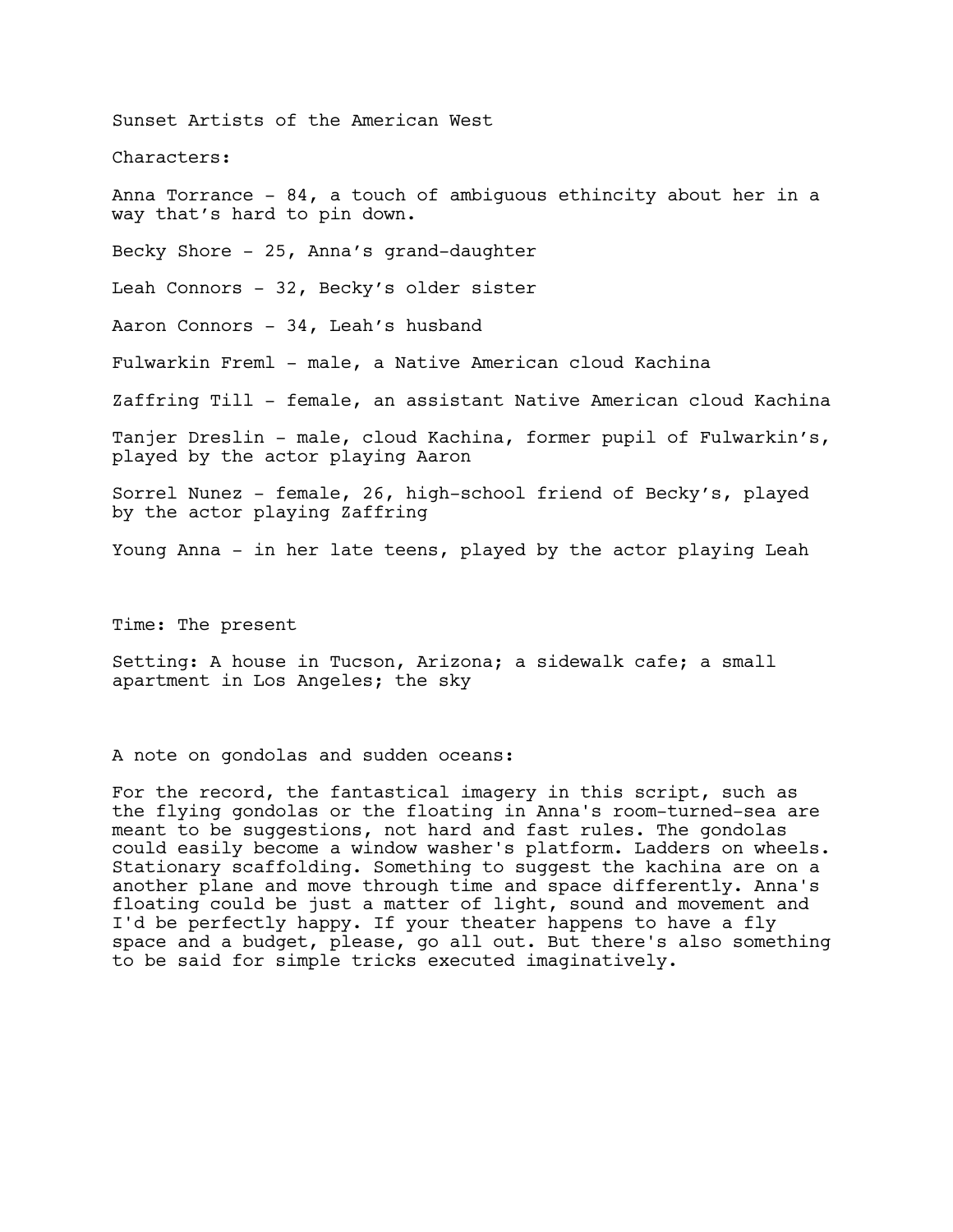SCENE ONE

A huge expanse of desert sky in high sunset mode. Stage Right, some patio furniture in the Southwest style along with a few potted cacti. Stage Center, more furniture denotes a pleasant living room. LEAH, early 30s, sits out on the patio at an easel, painting the sunset.

#### LEAH

(to the sky) It's a good one today. Really good. (looks down at her palette) Should've mixed more red.

> Offstage Left, a woman's voice moans. Leah freezes, listening intently, body tense, ready to jump up at any moment. No more sounds from offstage. Leah slowly relaxes, then carefully digs into one of the cactus pots, and brings out a pack of cigarettes. She draws one from the pack, lights it, inhales deeply.

BECKY, mid 20s, dressed in a way that manages to seem hip and conservative at the same time, enters drying her hair with a towel.

Unseen by Leah, Becky watches her smoke for a moment.

BECKY

So you're still sneaking cigarettes.

LEAH

Are you going to rat me out again?

BECKY

I didn't rat - I was eleven years old and terrified for your soul! It took Dad a half an hour to convince me you weren't damned for all eternity.

LEAH

(mimicking "Dad") "Smoking cigarettes probably won't send you to hell" -

BECKY AND LEAH - "It'll just make you smell like you've been there."

> They share a laugh at the memory. Leah takes a long drag, breathes out, considers her cigarette.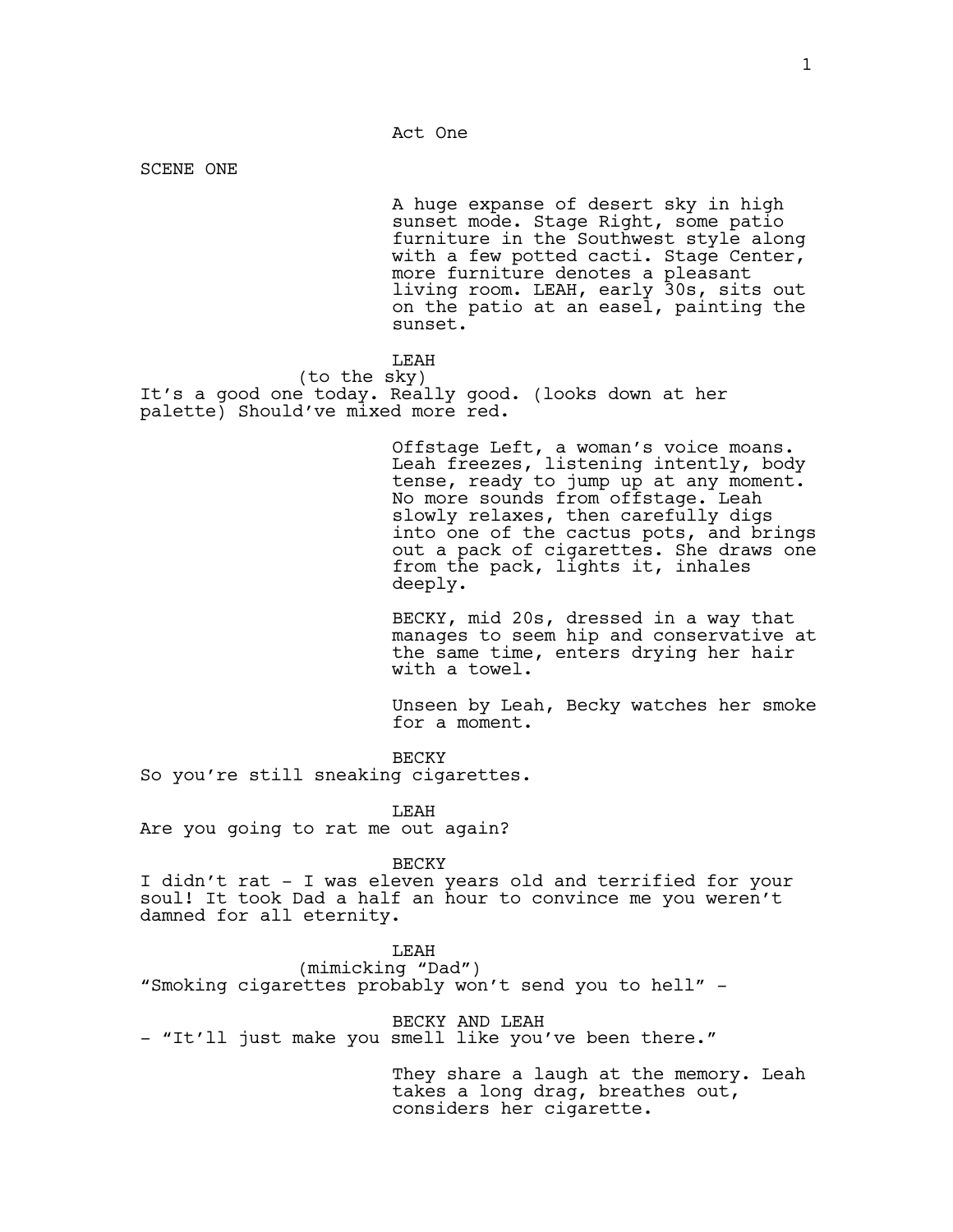LEAH

I think they taste better when you have to sneak them.

BECKY

From Aaron?

## LEAH

(nods) I mean, who knows when you're going to get the next one, so you make sure to pay attention.

### BECKY

Yeah. You guys are better at that here.

#### LEAH

At what?

#### BECKY

Paying attention. Might be what I miss most about Tucson. (gestures to the sky) I mean, look at this. It's so beautiful, and the people in Kansas City just pass it by, like they have it DVRed or something and can watch it whenever they want. Here, it's an event. Everybody coming out into their yards at sunset, just to watch. Granted, Missouri sunsets aren't quite as, you know, ... "wow". Yeah, God really does paint 'em up special out here.

LEAH

Seriously?

#### BECKY

What?

LEAH

You and Aaron, with all your - Molecules and air particles scatter the blue and violet light from the sun's rays when it's lower on the horizon. That's what colors the sunset. It's old science that everybody knows, and you're still talking like God's up there with a paint brush, playing Jackson Pollack.

#### BECKY

# (giggly with the thought)

Can you imagine what the sky would look like if God actually *was* Jackson Pollack!

## LEAH

#### (ignoring her)

I expect it from Aaron now. You know where he is, right this minute? Out looking for the dogs again. They got out of the yard three days ago. I've spent the last two plastering the neighborhood with Missing signs. He worked all day, has the Home Group planning session tonight, and in between? He feels "led by the spirit" to go find them. The Spirit leads him all over the place. But I thought you were smarter than that.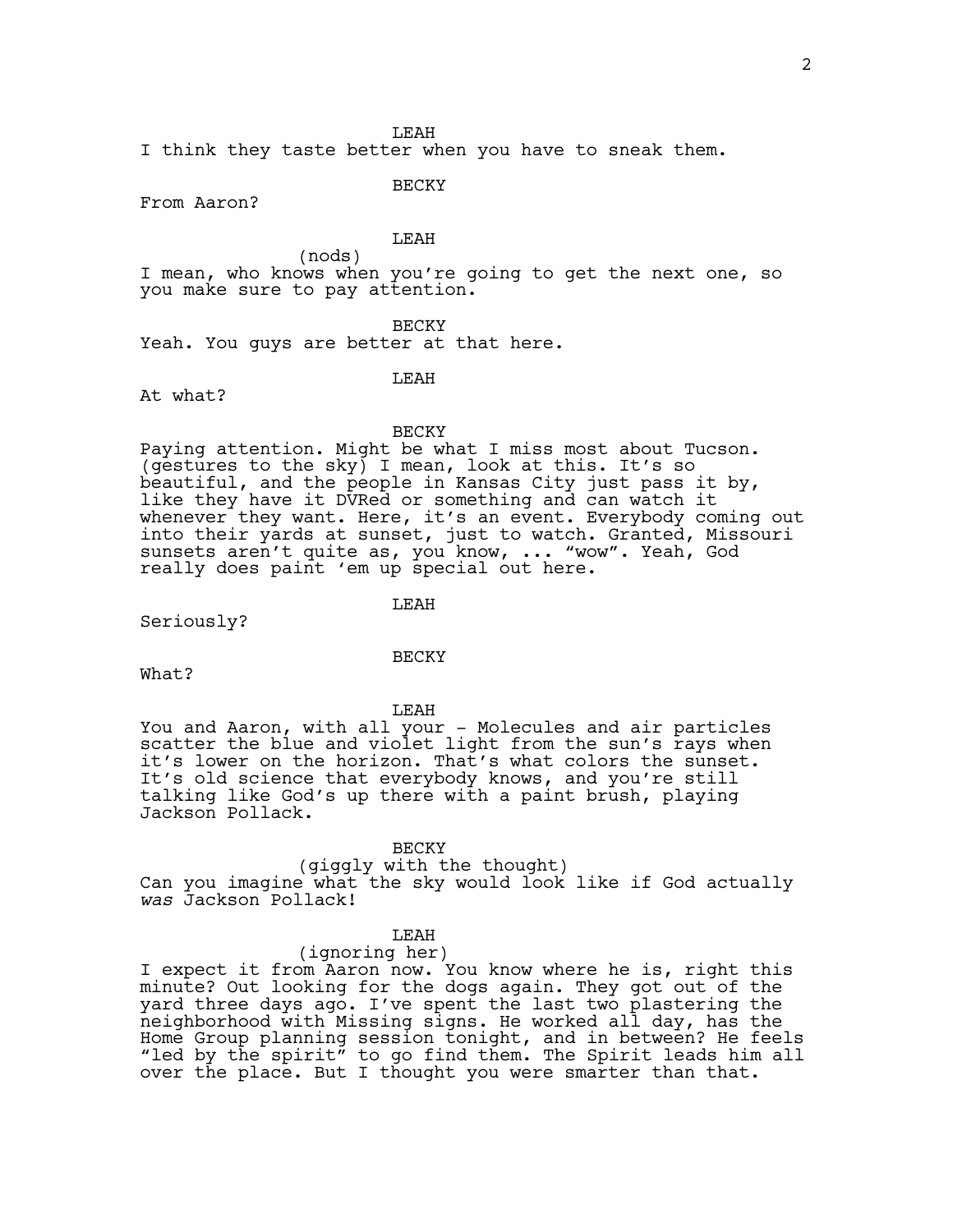BECKY

I am. It's just - isn't it kind of cool to think that even in something perfectly scientific like a sunset, there's some intelligence that's artistically involved just because it wants to be?

LEAH

No. It's not cool. It's naive and lazy.

## BECKY

Oh come on!

LEAH

If you had to listen to half the insanity I hear from his parishioners on a daily basis -

BECKY

I'm in ministry, Leah. I get it.

LEAH

- this whole mode of thinking where the Lord is personally responsible for every little thing that happens to you.

BECKY

Or the devil, yes.

LEAH

Exactly. And that's where the "God paints the sunset" train ends up. With you rebuking Satan for hiding your car keys while trusting in Jesus to get you better gas mileage even though you bought an SUV.

BECKY

I know the type, and I'm very glad to be here right now not listening to them.

LEAH

Because there's no reasoning with those people. And it takes a toll on you after a while.

BECKY

Especially when you're on a church staff with them. It can be ... intense.

LEAH

Is that at all what's been keeping you up nights? Staff problems back in Kansas City, or -

BECKY

What? No. It's just - I flew overnight to get here and, you know, wanted to spend time with Gran while she's still ... She pretty much just sleeps during the day at this point, so I started sleeping next to her. Guess it just threw my schedule off.

LEAH

I was worried you weren't going to make it in time. The doctors said "a few days left" a week and a half ago, so -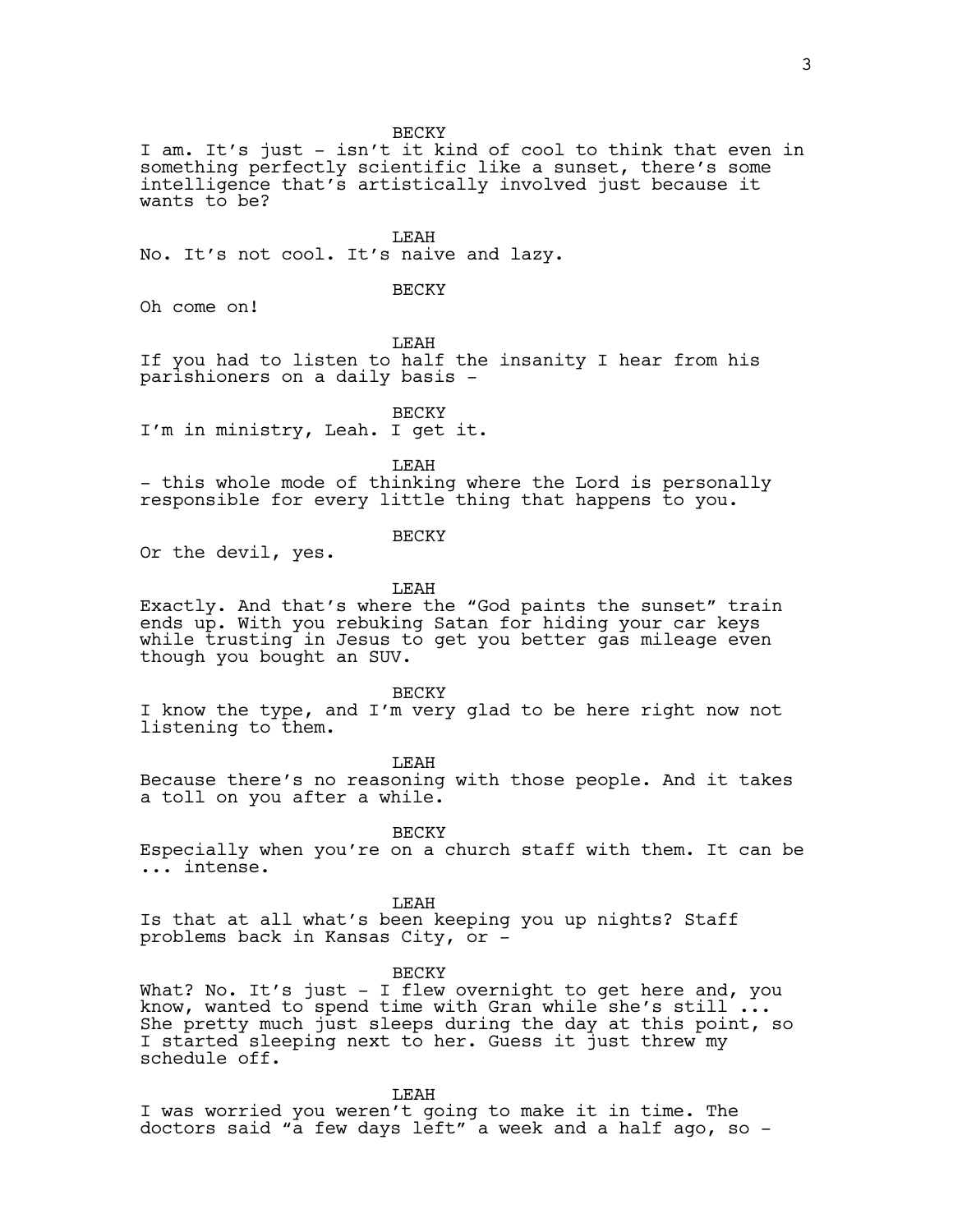BECKY She's a fighter. **T.EAH** How much time did you manage to get off? BECKY As much as I need 'til ... LEAH We hadn't seen you the last couple holidays, I figured they were working you to death out there. BECKY I had the time coming to me. And ... (a strange laugh) things just sort of opened up. LEAH Well, I'm glad you're here. BECKY Me too. Beat. BECKY I'm glad you're painting again. LEAH (a sad chuckle) Only out of desperation, trust me. Gran and I were never really close, but watching her ... slip away like this has been - I needed something else to focus on, so - BECKY I know it's been hard carrying - LEAH No, you don't. Beat. LEAH I appreciate what you're trying to say, Becky, but you've been halfway across the country. You don't *know* how hard it's been. You don't. BECKY You're right. I'm don't. Something in Leah's painting catches Becky's eye.

**BECKY** 

But I can just make out little bits of it. (points to the canvas) In there.

Leah looks at her quizzically.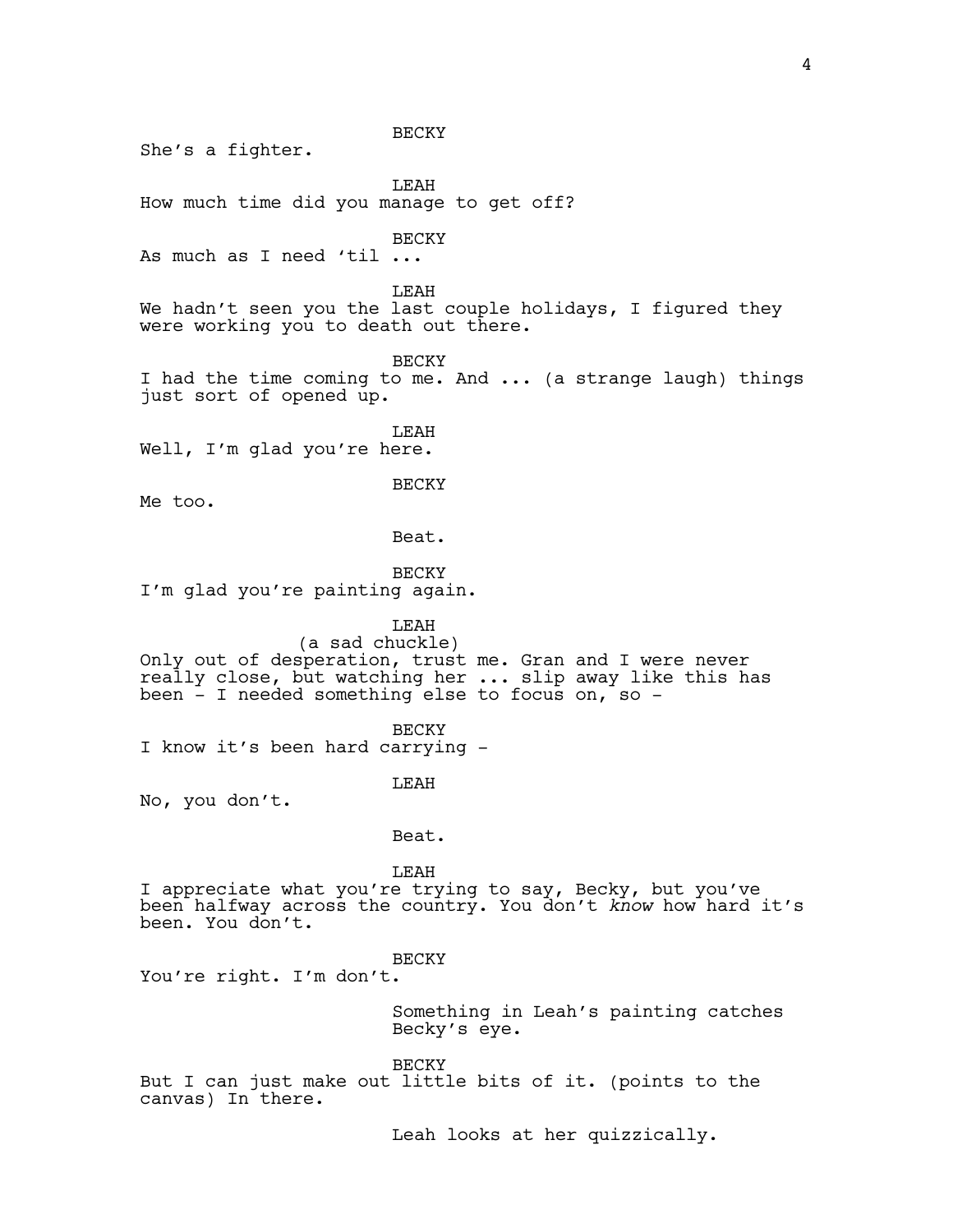BECKY

It's how you paint the light. Not out front like we might expect. It's pushing through the field of grey, but not quite out of it. Fighting just to be seen at all, but still there, in spite of everything.

> Leah looks up at Becky, not knowing what to say. When she finally does, warm laughter comes with it.

LEAH

You still sound just like them.

BECKY

Like what?

LEAH

Those books that Mom left to you. Uh, Great Artists of the -

BECKY

Lives of the Great Artists, Volumes 1 thru 5, and the Classic Composers Biographical Dictionary.

LEAH

You got so obsessed with those after she -

**BECKY** 

I was obsessed with them before she died. That was just it. I made her read them to me so many times as a kid that when she was gone, I could open them up and still hear her voice in my head. I wanted to write stuff just like that. And then I did, and no one would touch it with a ten foot pole.

LEAH

It might have helped if you'd picked someone more interesting than the "Dogs Playing Poker" guy.

BECKY

C.M. Coolidge led a fascinating life! It's a classic American success story ... in a really, really weird sort of way.

> Leah starts to put away her painting supplies.

LEAH

Well, you're probably better off. You've got a solid career going that's right down in the trenches, getting involved in these kids' lives. You're really doing something, not just writing about it.

BECKY

Yeah ... yeah, I guess it all worked out.

LEAH

(indicating the sky)

This is what kills me. Just when I'm finishing up, it all shifts into something even more brilliant that I wish I'd been painting from the get-go.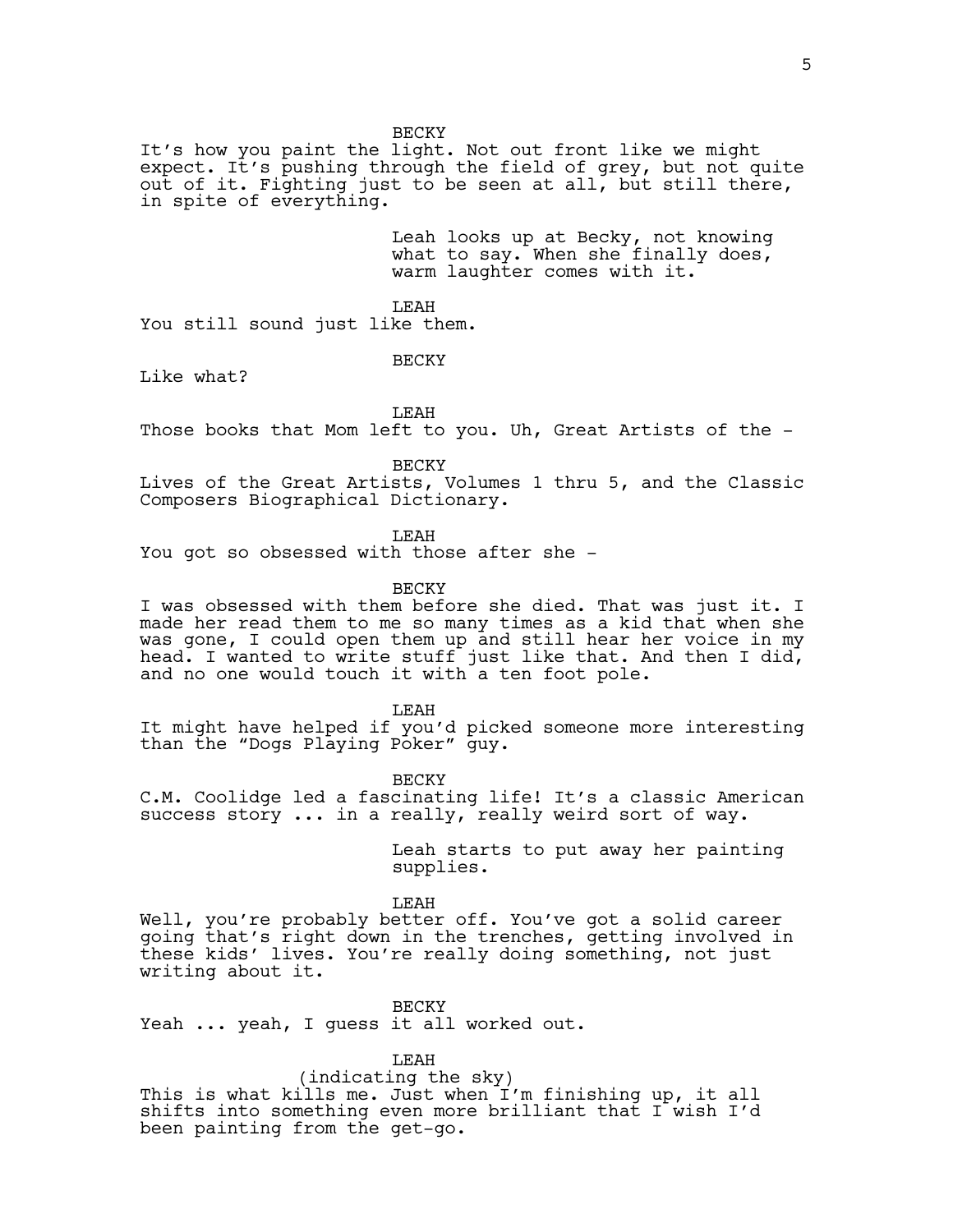Huh. I wonder if there was a moment where you could have caught it. Where you could have changed course when it did, and painted this instead of that. LEAH Maybe, but then I'd be late getting started on dinner. The world doesn't stop, you know? There's always something. BECKY There's always something ... Leah exits through the house. Becky gets up to go after her, but stops and watches the sunset for one more moment. BECKY Yeah. It never looks like it's changing at all until it has. She exits after Leah. A moment of stillness. Then, two white gondolas float through the sky, each piloted by a Hopi Kachina spirit, both a riot of color and ornament barely contained under white painters' overalls. ZAFFRING TILL, female, wields a paint roller on a long stick, making large swaths of orange through the grey as the sun sets. FULWARKIN FREML, male, older, handles the details with a fine brush. FULWARKIN (to Zaffring) Some more orange past that cloud, but lay it light. I want a gasping ember's glow. Yes. Good. He sails over to where Zaffring has left a trail of orange light, and goes over it with light touches of red as he speaks. FULWARKIN The surge of the electric open sign In Tom Wincott's bookshop on Ina Road Before he flips the switch one final time, And leaves his old dream stranded in the dark. The smoke in Gabriel Mendoza's eyes When daughter Esmerelda disappears Behind the airport metal detectors Back to a life without him somewhere else. The warmth Kate Pine feels in her lover's kiss As she decides that it will be their last. That final pulse of fire before the ash.

BECKY

6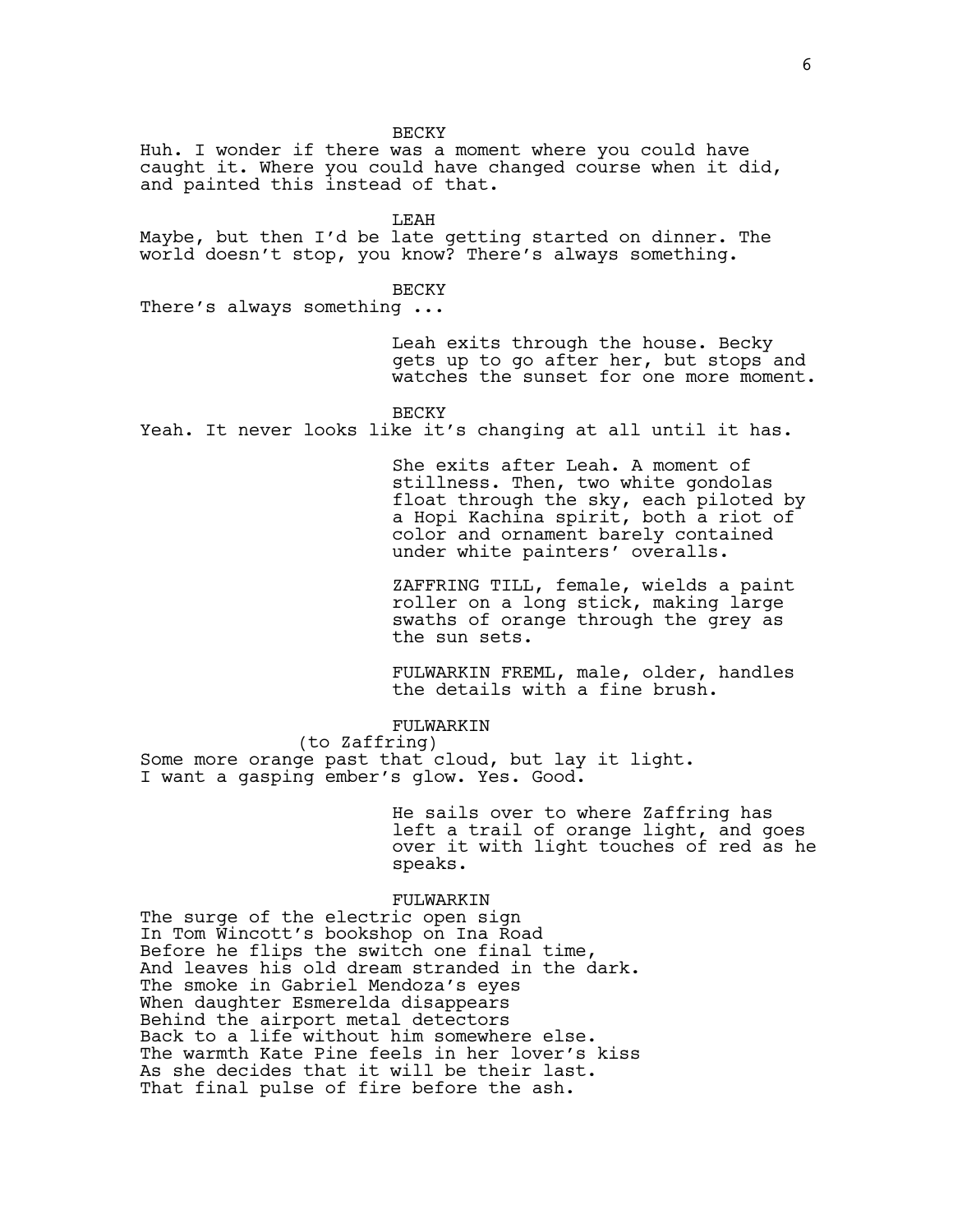They'll look up in the sky, and see themselves Commemorated in horizon lines. (to Zaffring) Now watch it - not so thick! You'll spoil the mood.

#### ZAFFRING

You know I love your requiems. I do! But don't you think some counterpoint might bring To life the composition as a whole?

> Fulwarkin looks at her but doesn't say anything. Zaffring decides to press the point.

## ZAFFRING

Down there, at Oro Valley's public pool, Alonso Cruz, age 6, is drying off From his first ever swim, all pruney skinned And triumphant, from vanquishing water, Eye-stinging chemicals and his own fear. I put his joy in this bright streak right here.

Fulwarkin examines it carefully.

FULWARKIN A first time, not a last one. Doesn't fit. Perhaps the sunrise crew has use for it.

ZAFFRING But it's a first that will not come again! The last time that sensation will be new.

FULWARKIN I see your point. But new things all contain A little too much yellow for tonight. See? Right there at the edges, glowing gold. Just tone it down a bit with that cloud there. That's better. But it still needs something else - An end? An exit. From suburbia?

> His look encompasses a vast distance, but he eventually finds what he's looking for.

FULWARKIN Yes, 1422 Oracle Road. (peers out over the gondola a bit)

ZAFFRING

That address  $\ldots$  is that where I'm s'posed to -

She brings a small day planner out of her pocket, flips through it.

ZAFFRING

Oh.

#### FULWARKIN

What is it?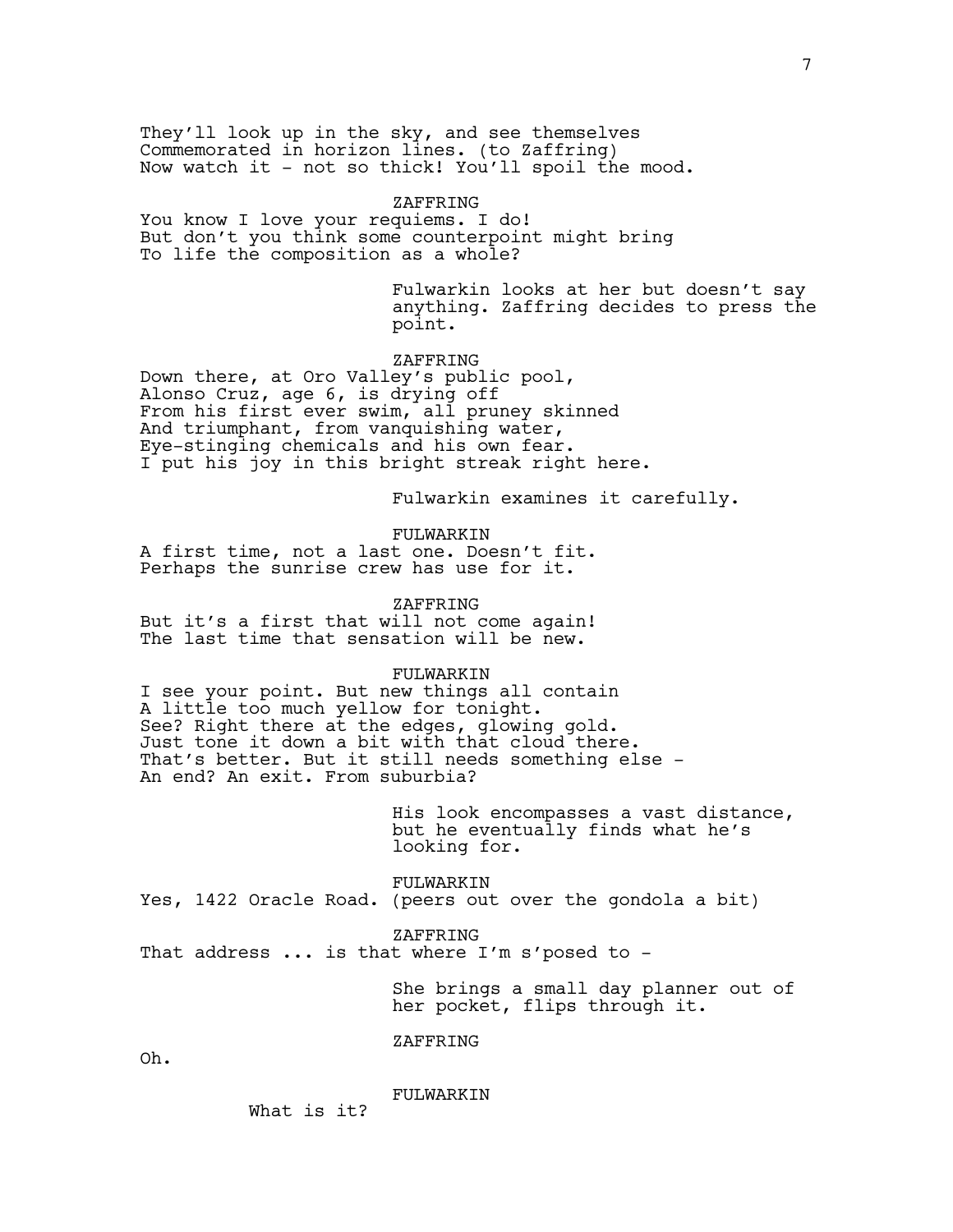ZAFFRING Just bus'ness that can wait. The address of the house reminded me Of an appointment scheduled for tonight.

FULWARKIN

And what appointment's that?

## ZAFFRING

(sighs)

 You'll just get mad, And turn the sky all bitter at the end Of what has been a lovely eulogy.

FULWARKIN

Oh god, don't tell me - the biographer! That damn book series, "Sunset Artists Of The American West", what volume?

# ZAFFRING

 Five. They fin'lly found a candidate that meets All the criteria. It's quite a coup. Her name is Becky Shore, age 25. This house is where I'm s'posed to pick her up. The usual procedure, wait for sleep, Then steal into her dreams and bring her here. She interviews you, sums up your career.

### FULWARKIN

And who are they to say that my career Is ready to be summed up here and now?

ZAFFRING

You have been painting a few billion years.

FULWARKIN Exactly! Right in my artistic prime. I'm still on my first planet, for gods' sake!

ZAFFRING

It's just that you've done such important work. Your influence goes whisp'ring through the world.

> Zaffring sees Leah's easel, points it out.

ZAFFRING I see some of it there, in the back yard. A new interpretation of your work.

> Fulwarkin sees Leah's painting on the easel.

FULWARKIN That there? Hmm. Not too bad. She gets the shapes. Too many artists chase my color schemes, While she lays out the forms. Unique approach.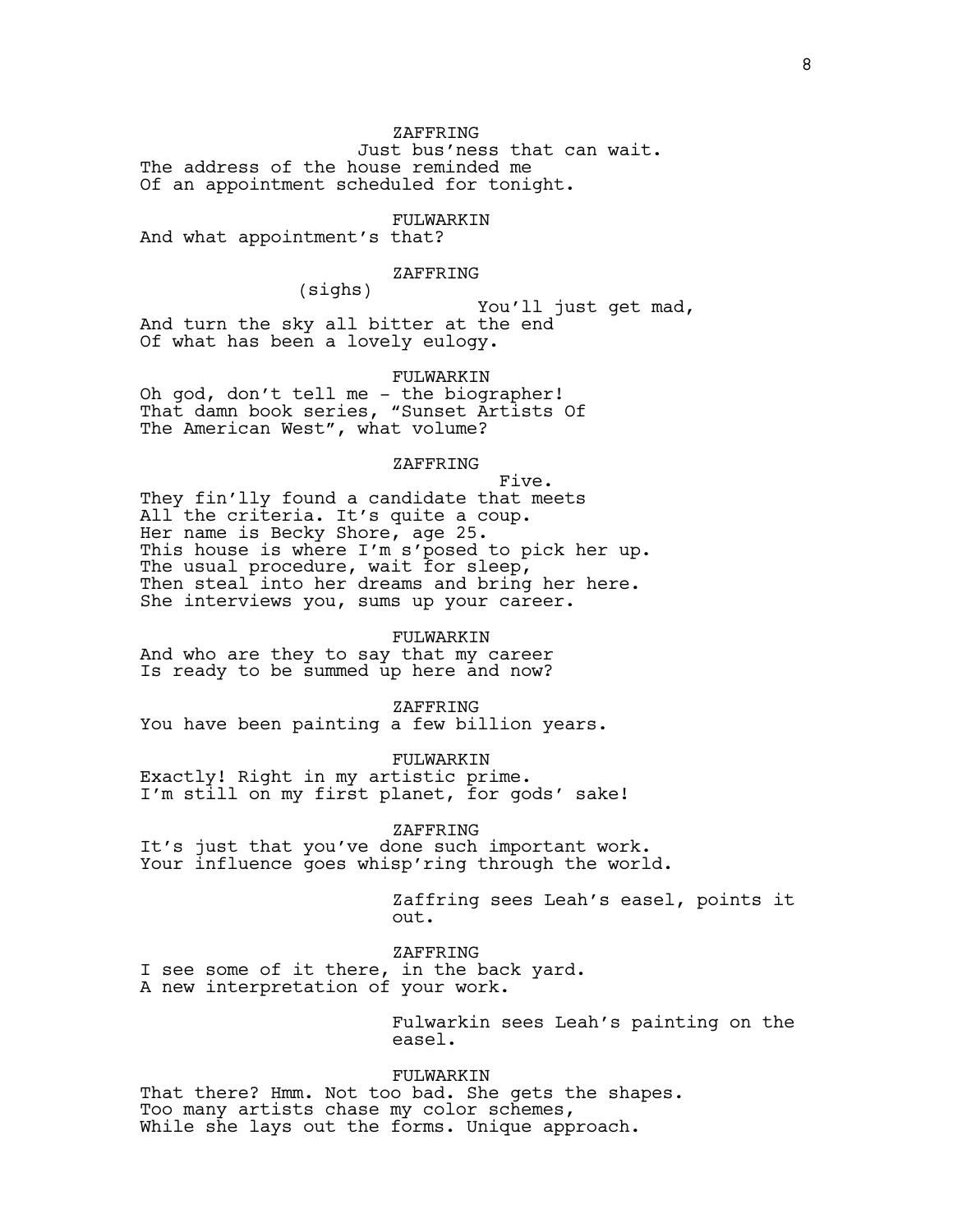But far too stingy with her use of red. Still find it curious how humans try To imitate my work in detail, yet They make it all mean something different Than what I said with the original.

#### ZAFFRING

And speaking of, if you have more to say With this one, we had better hurry up. We're running out of light to work with here.

## FULWARKIN

Just one more thing to check on, then we're done.

He looks stage left, where ANNA TORRANCE has appeared. She lies in bed, surrounded by various medical paraphernalia that signals a very rough patch or a coming end.

## FULWARKIN

There. Anna Torrance, 84 years old. For weeks now, she's been reaching up t'wards death. Could grasp it any minute now, looks like.

He shouts down to Anna's bed.

FULWARKIN

Ahoy there! Anna! My associate And I are Ka-

ANNA I know what you are. But which ones? What do you do?

FULWARKIN The sunsets. Requiems and eulogies.

ANNA

What is it that you want?

#### FULWARKIN

To mark your passing, write it in the sky. To build you a memorial of light. Should we do it tonight, or will you stay With us another night, another day?

ANNA

I'm still here, for now. And for a little longer, I think.

FULWARKIN

Just let us know when you decide to go. No end should go unnoticed in this world. (to Zaffring)

All right, let's start to pull the colors down.

They steer their gondolas toward offstage, making small touch-ups as they go.